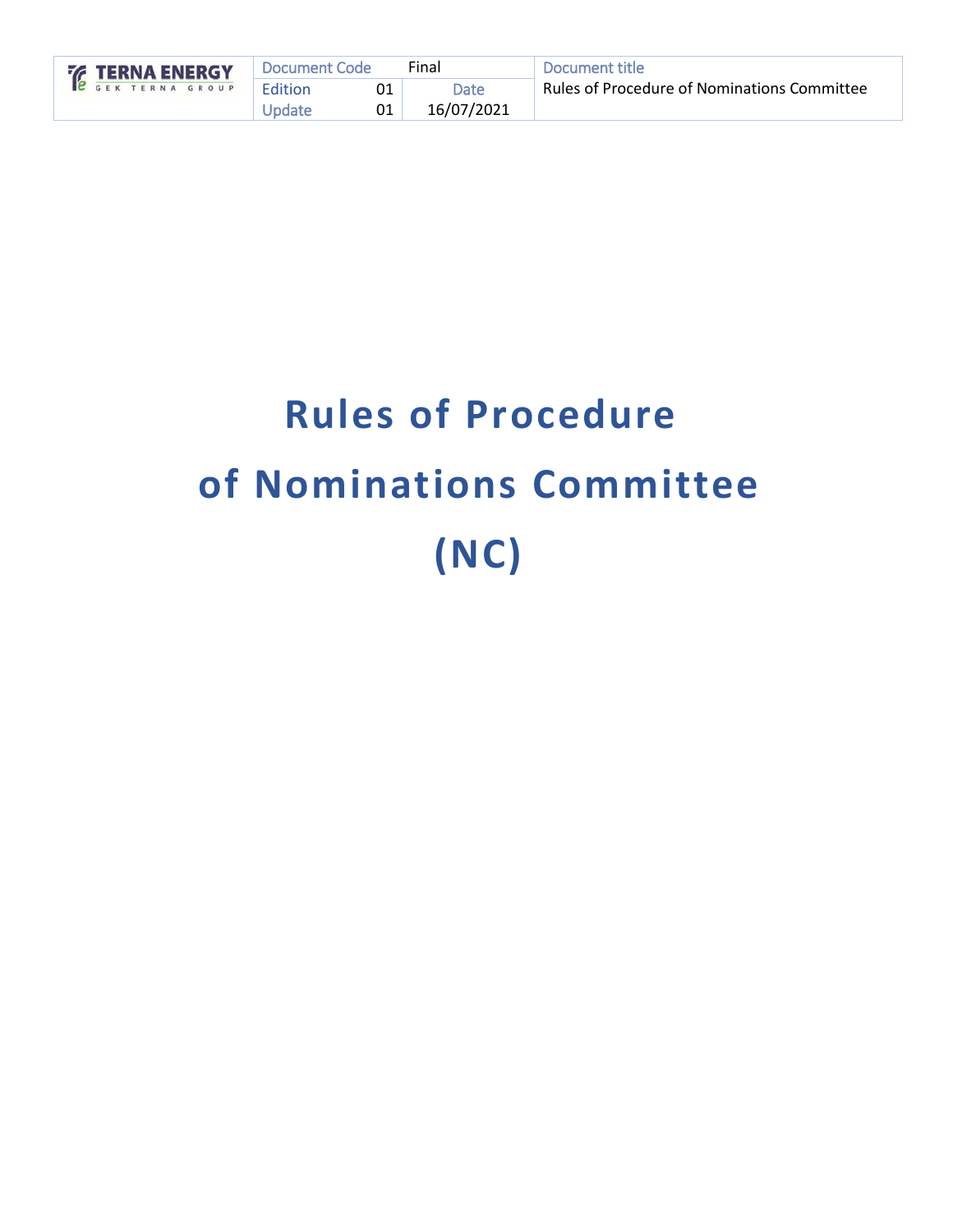|  | <b>EXAMPLE TERNA SHOUP</b> |  |  |  |  |  |
|--|----------------------------|--|--|--|--|--|
|  |                            |  |  |  |  |  |

# **Contents**

| 2.             |  |
|----------------|--|
| $\mathbf{3}$ . |  |
| 4.             |  |
|                |  |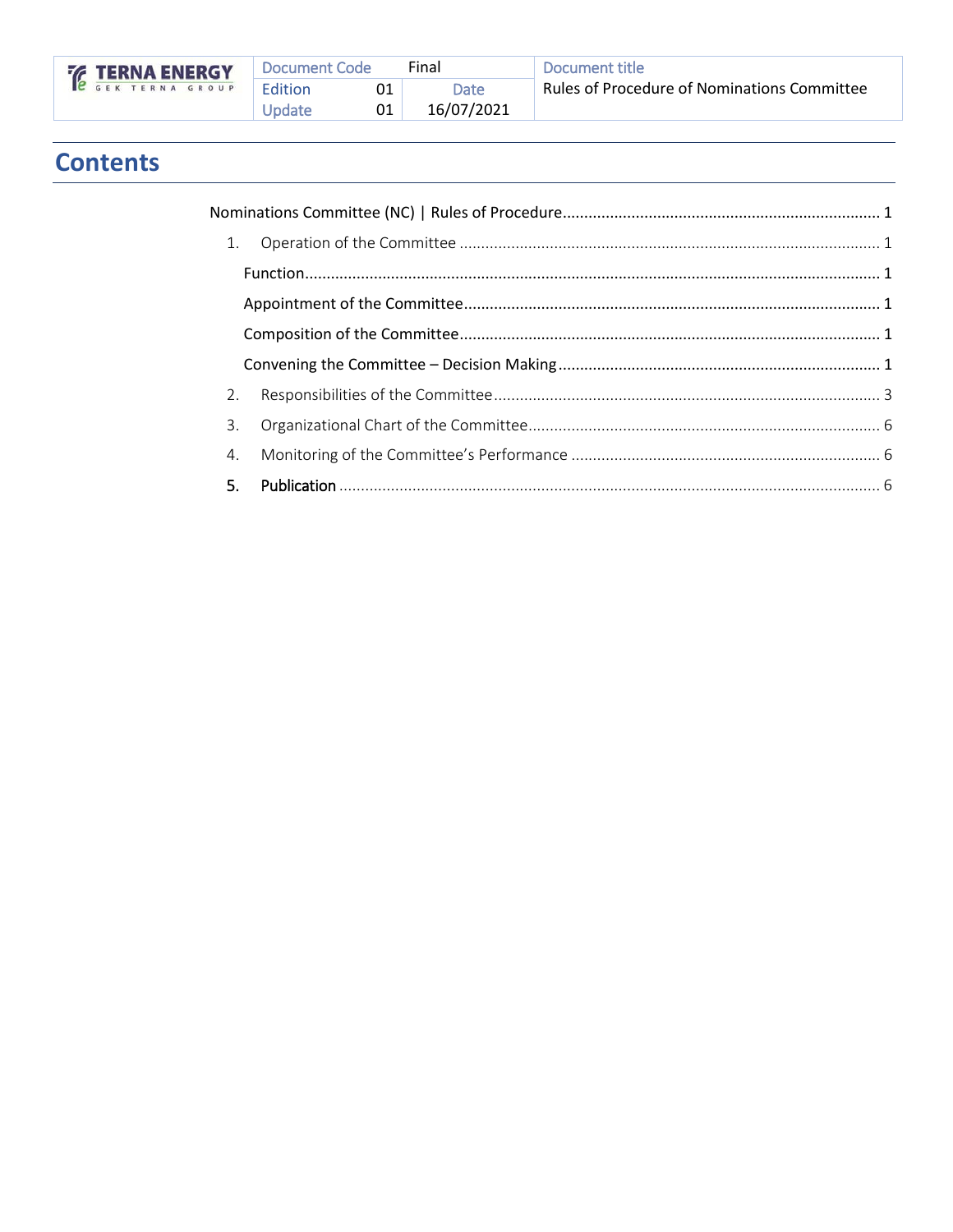# <span id="page-2-0"></span>**Nominations Committee (NC) | Rules of Procedure**

## <span id="page-2-1"></span>1. Operation of the Committee

#### <span id="page-2-2"></span>Function

The primary function of the Nominations Committee isto assist the Board of Directors by proposing appropriate candidates to become members of the Board of Directors, in accordance with the principles and the criteria stated in the Suitability Policy.

#### <span id="page-2-3"></span>Appointment of the Committee

The Committee is established following a decision of the Board of Directors, which elects its members and the Chairman of the Committee.

The Nominations Committee of the Company shall not replace the existing Nominations Committee of a subsidiary of the Company, if any, but may consult with it, on a case-by-case basis.

#### <span id="page-2-4"></span>Composition of the Committee

The Committee shall consist of at least three (3) members who shall be non-executive members of the Board of Directors, the majority of whom shall be independent board members. The Chairman of the Committee shall be an independent non-executive Member (see the Committee's organizational chart). When the Nominations Committee is separate from the Remuneration Committee, the Chairman of the Nominations Committee cannot also be the Chairman of the Remuneration Committee.

The composition of the Committee shall ensure the correctness of its decisions and its proper operation.

The term of service of the members of the Nominations Committee shall coincide with the term of service of the Board of Directors and may be extended. In any case, their term of service may not exceed nine (9) years in total. In case of any vacancies in the Committee – indicatively due to resignation or loss of the capacity of an independent non-executive member of the Board, so that the minimum by law required number of independent non-executive members in the Committee is not met - the Board of Directors shall immediately proceed with its replacement in accordance with applicable law.

#### <span id="page-2-5"></span>Convening the Committee – Decision Making

The Committee shall convene at least four (4) times per year and also whenever the circumstances so require.

The Chairman of the Committee is responsible for convening it and for organizing and conducting the meetings. Nevertheless, any member of the Committee may request the Chairman to convene the Committee.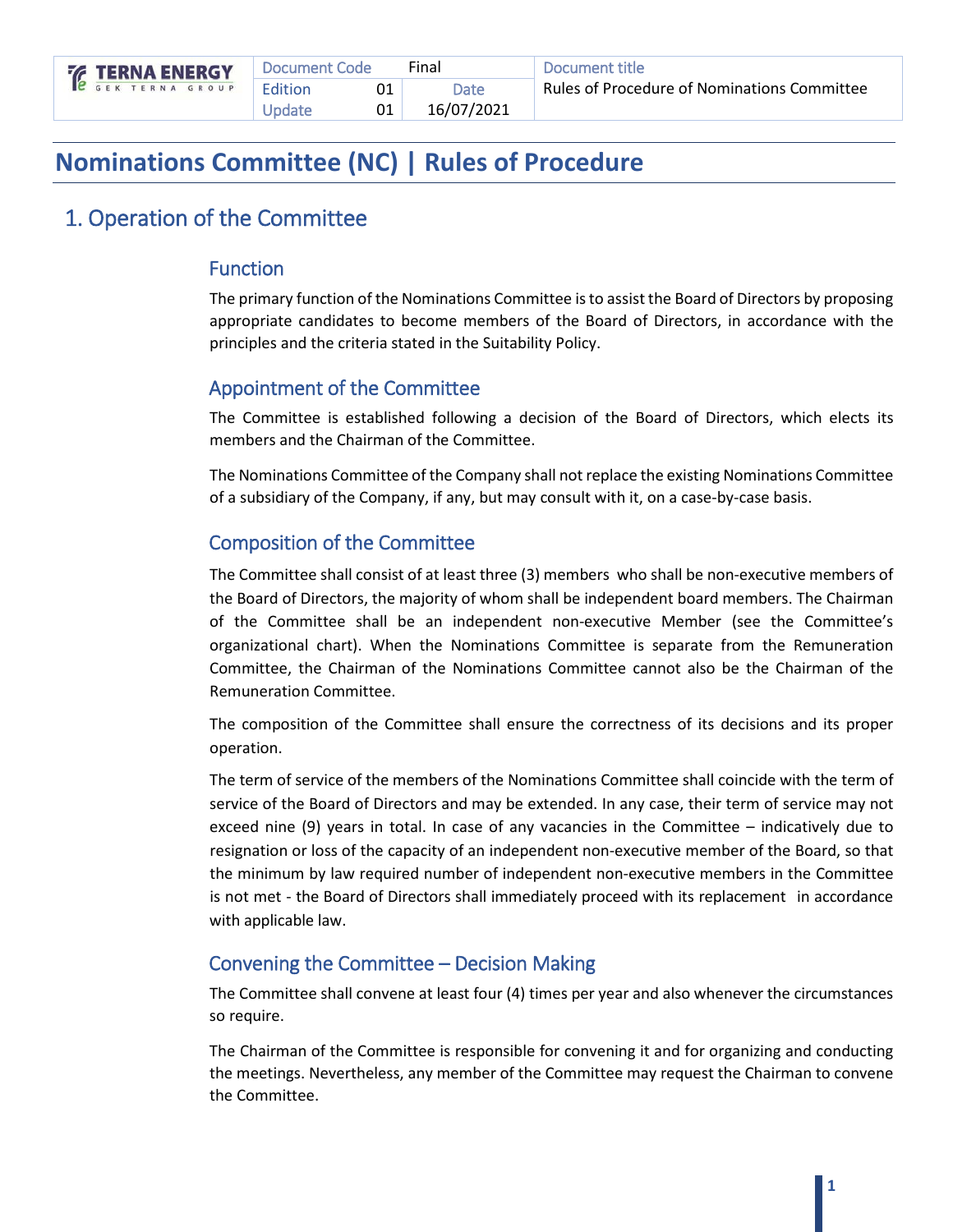| <b>ERNA ENERGY</b> | Document Code | Final       | Document title                                     |
|--------------------|---------------|-------------|----------------------------------------------------|
|                    | Edition       | <b>Date</b> | <b>Rules of Procedure of Nominations Committee</b> |
|                    | Update        | 16/07/2021  |                                                    |

Participation in the meetings shall be conducted either physically or virtually, through the use of any applications of technology which may render possible the discussion or and the exchange of opinions in writing. A member of the Committee may authorize another member in writing to represent him or her at a specific meeting and to vote on his or her behalf on the agenda. No member may represent more than one other member of the Committee.

The Committee shall meet at least once per year for reviewing the self-assessment of the BoD members and proposing new candidate members if required. At least every three years, the evaluation of the Board of Directors as a whole, as well as that of the Chairman, the Chief Executive Officer and the other members of the Board is facilitated by an external consultant. It shall also meet when the assessment of the BoD members as to the effective fulfillment of their duties is decided. In the latter case, the Chairman of the Board of Directors shall be in charge of the assessment procedure in cooperation with the Nominations Committee. The Nominations Committee shall be in charge of the assessment of the performance of the Chairman of the Board of Directors.

Decision-making requires all Committee's members to be present or represented, either with physical presence in the meeting place or in another place using applications of technology. Decisions are taken by majority of at least 75 % of the Committee's members. In case one member of the Committee is absent without justification and without being represented by another member according to the above, in two (2) meetings within the same year, this member is considered to have resigned.

Each member shall be given notice of the place, time and date of each meeting by invitation which shall be sent at least two (2) working days prior to the meeting and in case of an off-site meeting, at least five (5) working days before the meeting. The relevant invitation shall contain the items of each meeting's agenda and have attached any accompanying material, otherwise the taking of decisions on the above issues not included in the invitation shall proceed only provided that no member of the Committee objects to the decision being made. The invitation and related documents may also be circulated via e-mail. In any case, the Committee may meet at any time, even without Due Notice, provided that all its members are present and no one objects to the meeting and the decision-making.

The minutes of the meetings shall be kept by a person appointed by the Chairman of the Committee as Secretary /Technical Advisor, who, in addition to keeping the minutes of the meetings, shall assume the role of technical support and coordination of the Committee, as well as of organizing, assigning and preparing reports either performed internally or assigned to external advisors. The Secretary/Technical Advisor of the Committee, in cooperation with the Chairman, shall have the responsibility to draw up the agenda which shall be sent to the members of the Committee. Respectively, he shall also be responsible for the maintenance and signing of the Minutes and their delivery to the Corporate Secretary. In the event of absence or incapacity of the Chairman of the Committee, he shall be replaced by the longest serving member of the Committee.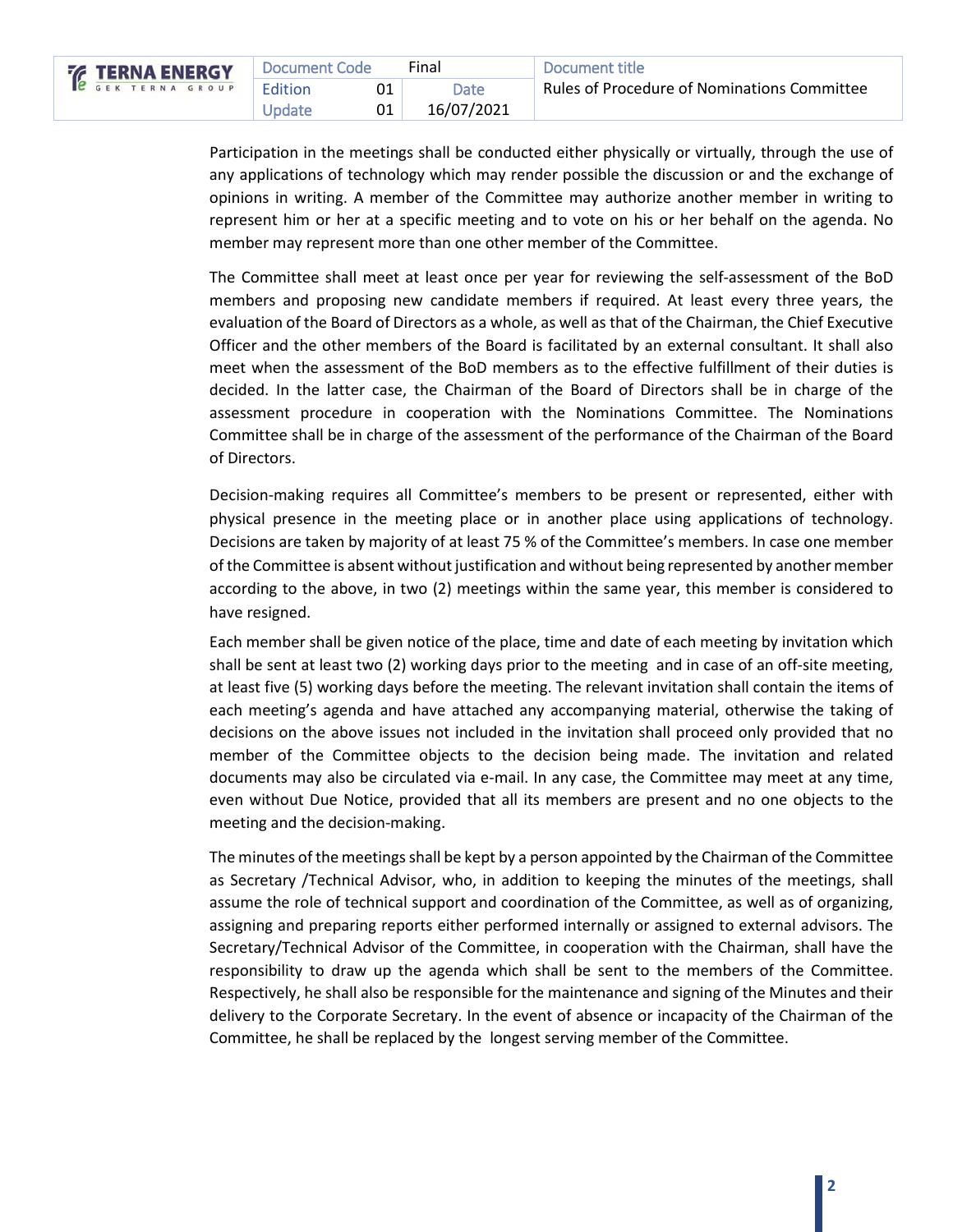| <b>76 TERNA ENERGY</b>   | Document Code | Final      | Document title                              |
|--------------------------|---------------|------------|---------------------------------------------|
| <b>C</b> GEK TERNA GROUP | Edition       | Date       | Rules of Procedure of Nominations Committee |
|                          | Update        | 16/07/2021 |                                             |

Legal support in the work of the Committee can be provided either by the Corporate Secretary, who as provided by the Company's Internal Regulation shall be a legal scholar, or by another legal scholar of the Group (see the organizational chart of the Committee).

The Committee may receive scientific or technical support from executives of the Company or the Group, who shall either be selected and appointed as Technical Advisors of the Committee or be invited for conducting a specific project. The Secretary/Technical Advisor of the Committee, the technical or scientific advisor and the legal advisor shall be appointed by a Decision of the Committee which shall be recorded in the Minutes of the relevant meeting.

External experts or special advisors or senior managers may be invited to the meetings of the Committee.

The Chairman of the Committee shall inform the BoD about the work of the Committee, report important findings and submit proposals to the BoD.

### <span id="page-4-0"></span>2. Responsibilities of the Committee

| 2.1 |                    | It determines the Company's requirements as to the size and the composition of the Board |  |  |
|-----|--------------------|------------------------------------------------------------------------------------------|--|--|
|     |                    | of Directors, aiming to achieve completeness and balance, knowledge, experience and      |  |  |
|     | management skills. |                                                                                          |  |  |

- **2.2** Is responsible for the definition of the suitability criteria of the BoD members, with the aim of ensuring individual and collective suitability.
- **2.3** It creates and updates the Suitability Policy, which is recommended for approval to the Board of Directors and which is subsequently approved by the General Assembly, when required.
- **2.4** It researches, identifies and proposes appropriate candidates for the election of the Board of Directors according to the criteria determined by the Company in the Suitability Policy adopted, following the recruitment/election process for senior executives and the process of appointment of senior executives and the granting of authorizations.
- **2.5** It conducts regular reassessment of the size and the composition of the Board of Directors according to the Company's Suitability Policy in order to determine any insufficiencies regarding the suitability of the BoD members on an individual and collective level and submits proposals to the BoD, when necessary.
- **2.6** It interviews candidates for BoD member positions; interviews constitute one of the main tools for the collection of information and assessment and are complementary to the CV and the Recommendation letters of each candidate. Interviews are conducted according to the provisions of the Suitability Policy, where the criteria and the required characteristics of individual suitability are defined in combination with the desired fulfillment of the criteria for collective suitability. Interview is the primary tool for confirming the suitability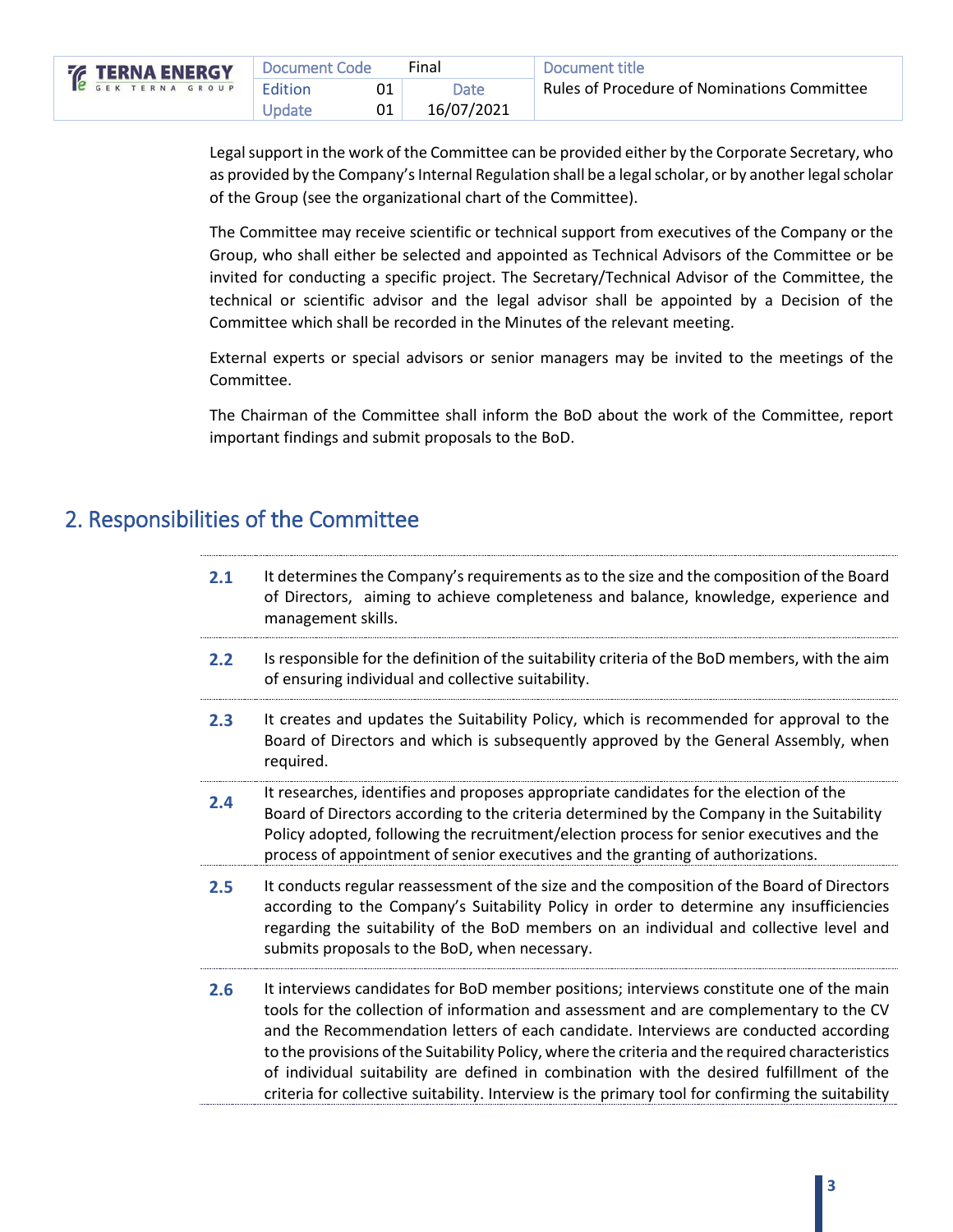| <b>EXAMPLE TERNA SHOUP</b> |  |  |  |  |  |  |  | <b>Do</b> |
|----------------------------|--|--|--|--|--|--|--|-----------|
|                            |  |  |  |  |  |  |  | - Edi     |
|                            |  |  |  |  |  |  |  |           |

| 7Y      | Document Code  |    | Final      | Document title                                     |
|---------|----------------|----|------------|----------------------------------------------------|
| $U$ $P$ | <b>Edition</b> |    | Date       | <b>Rules of Procedure of Nominations Committee</b> |
|         | Update         | 01 | 16/07/2021 |                                                    |

of the personality and the appropriate standing of each candidate, which constitute primary requirements for participating in a group of members who are required to discuss and decide at a high interest and responsibility level.

- **2.7** It assists the Board of Directors to monitor the implementation of the Suitability Policy, and conducts regular assessments in regular time periods or when significant events or changes take place, in which case it proposes the necessary updates to the Board of Directors. It cooperates, when necessary, with the Audit Committee, the Regulatory Compliance Committee, the BoD Secretary in order to make recommendations for the effective implementation of the Suitability Policy to the BoD, which has the final responsibility for the monitoring of its implementation.
- **2.8** It assesses the existing balance of the BoD members taking into consideration a broad range of qualifications, knowledge, opinions, capacities, experience relevant to the corporate goals, as well as gender, while it assesses the diversity so that the appropriate diversity level is achieved and a multi-skilled team is established, as required by corporate governance best practices.

Regarding the executive members, it examines whether their role is consistent with their participation in the BoD and requests information on specific achievements that they may display during the performance of their duties.

- **2.9** It makes proposals to the Board of Directors regarding the roles and duties of each position in it, as well as the staffing of the Committees which are established to assist the function of the BoD and the optimal corporate governance of the Company.
- **2.10** It recommends and monitors the capacities of the members of the Board of Directors (executive, non-executive, independent non-executive).
- **2.11** It submits proposals for changes/improvements concerning the appropriate composition and the duties of the members of the Board of Directors, if necessary, and in accordance with the Company's strategy and suitability policy.
- **2.12** It defines the assessment parameters and is in charge, together with the Chairman of the Board of Directors, of the assessment of the Board of Directors as a body. The results of this assessment of the Board of Directors are notified and discussed in the Board of Directors and are taken into consideration in matters related to its composition, the plan of introduction of new members, the development of programs and other relevant matters of the Board of Directors.
- **2.13** It defines the parameters and is in charge of the assessment of the performance of the Chairman of the Board of Directors and its committees.
- **2.14** It guides the Board of Directors in the annual assessment of the performance of the Managing Director and communicates to the latter the results of the assessment, which are taken into consideration in the determination of its variable remuneration.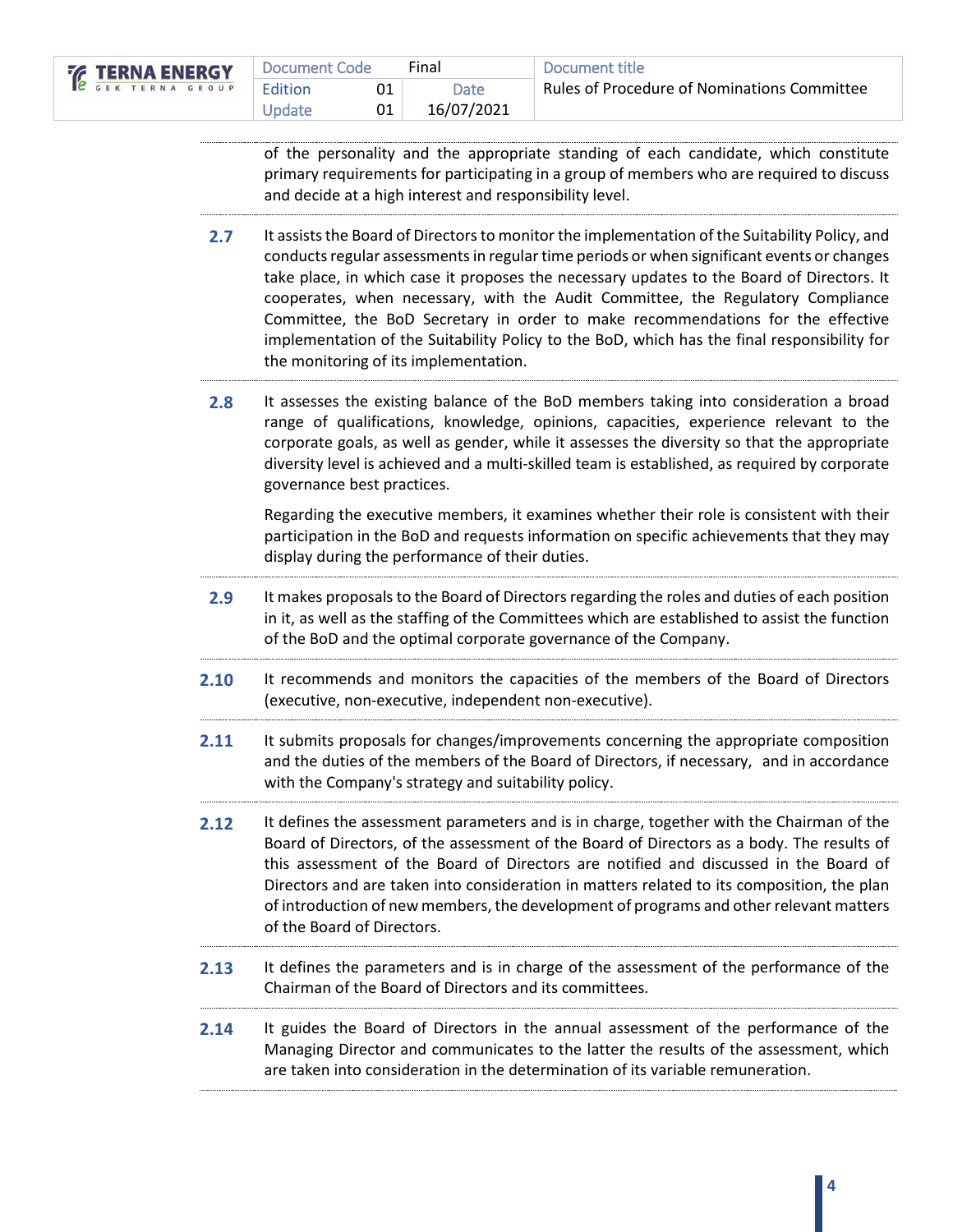| <b>EXAMPLE TERNA SHOUP</b> | Document Code | Final      | Document title                              |
|----------------------------|---------------|------------|---------------------------------------------|
|                            | Edition       | Date       | Rules of Procedure of Nominations Committee |
|                            | Update        | 16/07/2021 |                                             |

|--|

- **2.16** It takes action for covering the succession needs for the members of the Board of Directors and the Company's senior management executives.
- 2.17 It is in charge of the preparation and monitoring of the implementation of the training process for the BoD members.
- **2.18** It may use the services of external advisors, if deemed necessary for the assignment of studies/reviews or projects in relation to its activities.
- **2.19** It may invite managers or BoD members in its meetings to ensure the intake of thorough information for the efficient performance of its duties.